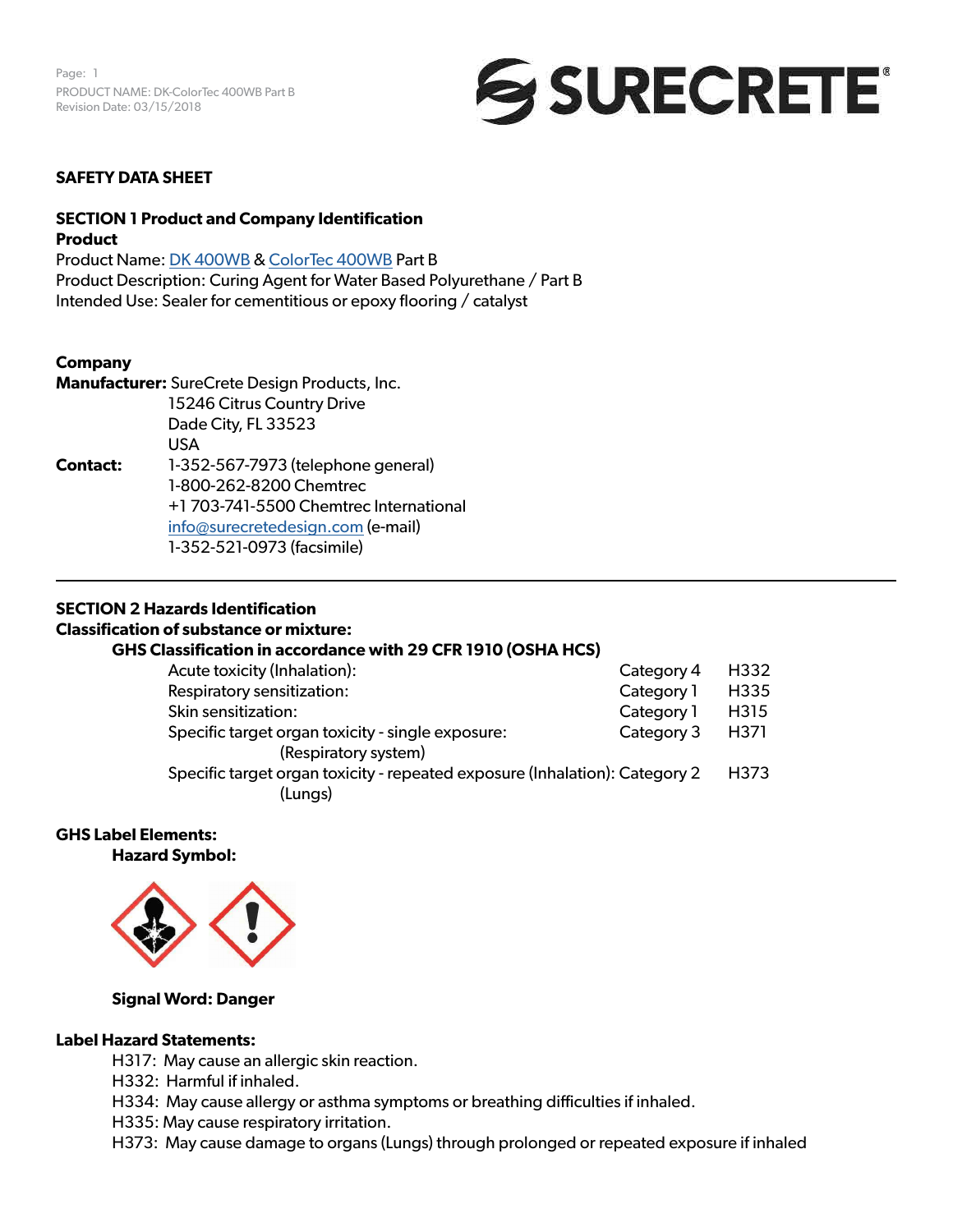Page: 2 PRODUCT NAME: DK-ColorTec 400WB Part B Revision Date: 03/15/2018

# SURECRETE®

### **Label Precautionary Statements:**

P260: Do not breathe dust, mist, gas, vapors or spray.

- P271: Use only outdoors or in a well-ventilated area.
- P272: Contaminated work clothing must not be allowed out of the workplace.
- P280: Wear protective gloves.

P284: In case of inadequate ventilation wear respiratory protection. The type of respiratory protection selected must comply with the requirements set forth in OSHA's Respiratory Protection Standard (29 CFR 1910.134) or regional standards. For additional details, see section 8 of the SDS.

#### **Response:**

P302: IF ON SKIN: Wash with plenty of soap and water.

P304: IF INHALED: Remove person to fresh air and keep at rest in a position comfortable for breathing.

P312: Call a doctor or emergency medical facility (i.e. 911) if you feel unwell.

P333: If skin irritation or rash occurs: Get medical attention.

P342: If experiencing respiratory symptoms: Call a doctor or emergency medical facility (i.e. 911).

P363: Wash contaminated clothing before reuse.

#### **Storage:**

P405: Store locked up.

P403: Store in a well-ventilated place. Keep container tightly closed.

Disposal:

P501: Dispose of contents and container in accordance with existing federal, state, and local environmen-tal control laws.

#### **Hazard Ratings**

|             | health | flammability | reactivity |
|-------------|--------|--------------|------------|
| <b>HMIS</b> |        |              |            |
| <b>NFPA</b> |        |              |            |

#### **SECTION 3 Composition / Information on Ingredients**

This material is regulated as a mixture

| Ingredient                                    | CAS#        | EC#       | % (by weight) |
|-----------------------------------------------|-------------|-----------|---------------|
| <b>Hazardous</b>                              |             |           |               |
| Homopolymer of Hexamethylene Diisocyanate     | 28182-81-2  | NE.       | $<$ 100%      |
| Hydrophilic Aliphatic Polyisocyanate based on | 666723-27-9 | <b>NE</b> | < 25%         |
| Hexamethylene Diisocyanate                    |             |           |               |
| Hexamethylene-1,6Diisocyanate                 | 822-06-0    | <b>NE</b> | $<$ 2%        |
| N, N-dimethylcyclohexylamine                  | 98-94-2     | <b>NE</b> | $<$ 2%        |

The specific chemical identity and/or exact percentage of component(s) have been withheld as a trade secret. This product contains an amine neutralizing agent which is bound in the matrix of this product as a salt. This amine salt is considered essentially unreactive at room temperature. Generation of amine vapors is expected when this product is processed (heated) during the drying/hardening of the coating.

# **SECTION 4 First Aid Measures**

#### **Most Important Symptom(s)/Effect(s)**

**Acute:** Isocyanate vapors or mist at concentrations above the exposure limits or guidelines can irritate (burning sensation) the mucous membranes in the respiratory tract (nose, throat, lungs) with symptoms of runny nose, sore throat, coughing, chest discomfort, shortness of breath and reduced lung function (breathing difficulty). Persons with a preexisting, nonspecific bronchial hyper reactivity can respond to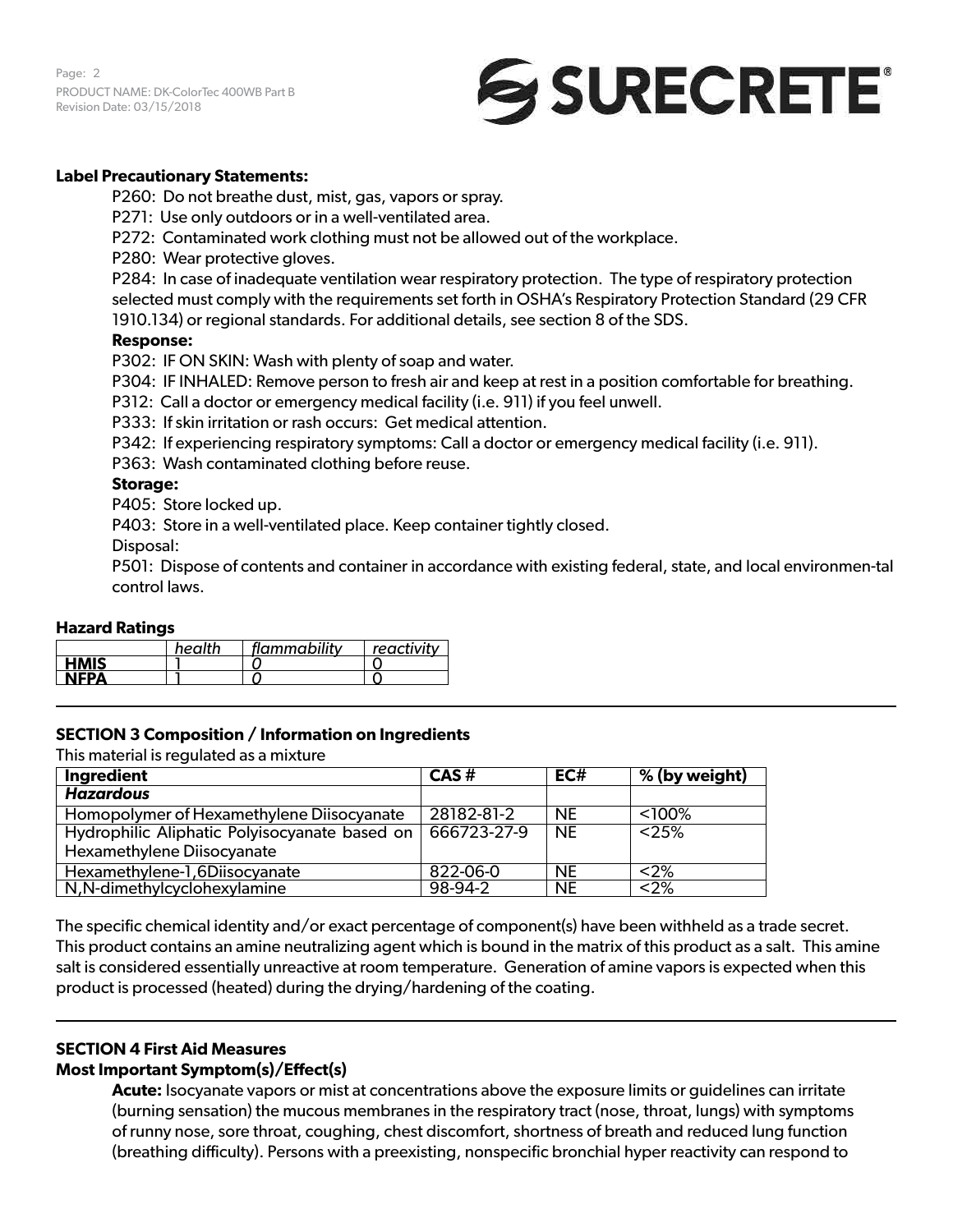

concentrations below the exposure limits or guidelines with similar symptoms as well as asthma attack or asthma-like symptoms. Exposure well above the exposure limits or guidelines may lead to bronchitis, bronchial spasm and pulmonary edema (fluid in lungs). Chemical or hypersensitivity pneumonitis, with flulike symptoms (e.g. fever, chills), has also been reported. These symptoms can be delayed up to several hours after exposure. These effects are usually reversible.

May cause skin irritation with symptoms of reddening, itching, and swelling. Can cause sensitization. Persons previously sensitized can experience allergic skin reaction with symptoms of reddening, itching, swelling, and rash. Cured material is difficult to remove.

May cause eye irritation with symptoms of reddening, tearing, stinging, and swelling. May cause temporary corneal injury. Vapor or aerosol may cause irritation with symptoms of burning and tearing.

May cause irritation of the digestive tract; Symptoms may include abdominal pain, nausea, vomiting, and diarrhea.

**Delayed:** Symptoms affecting the respiratory tract can also occur several hours after overexposure.

**Eye Contact:** In case of contact, immediately flush eyes with plenty of water for at least 15 minutes. Use lukewarm water if possible. Use fingers to ensure that eyelids are separated and that the eye is being irrigated. Then remove contact lenses, if easily removable, and continue eye irrigation for not less than 15 minutes. Get medical attention if irritation develops.

**Skin Contact:** Immediately remove contaminated clothing and shoes. Wash off with soap and water. Use lukewarm water if possible. Wash contaminated clothing before reuse. For severe exposures, immediately get under safety shower and begin rinsing. Get medical attention if irritation develops and persists.

**Inhalation:** Move to an area free from further exposure. Extreme asthmatic reactions that may occur in sensitized persons can be life threatening. Get medical attention immediately. Administer oxygen or artificial respiration as needed. Asthmatic symptoms may develop and may be immediate or delayed up to several hours.

**Ingestion:** Do NOT induce vomiting. Wash mouth out with water. Do not give anything by mouth to an unconscious person. Get medical attention.

#### **Notes to Physician:**

Eyes: Stain for evidence of corneal injury. If cornea is burned, instill antibiotic/steroid preparation as needed. Workplace vapors could produce reversible corneal epithelial edema impairing vision. Skin: This compound is a skin sensitizer. Treat symptomatically as for contact dermatitis or thermal burn. Ingestion: Treat symptomatically. There is no specific antidote. Inducing vomiting is contraindicated because of the irritating nature of the compound.

Inhalation: Treatment is essentially symptomatic. An individual having a dermal or pulmonary sensitization reaction to this material should be removed from further exposure to any diisocyanate.

#### **SECTION 5 Fire Fighting Measures**

**Suitable Extinguishing Media:** Dry chemical, Carbon dioxide (CO<sub>2</sub>), Foam, water spray for large fires.

**Unsuitable Extinguishing Media:** High volume water jet.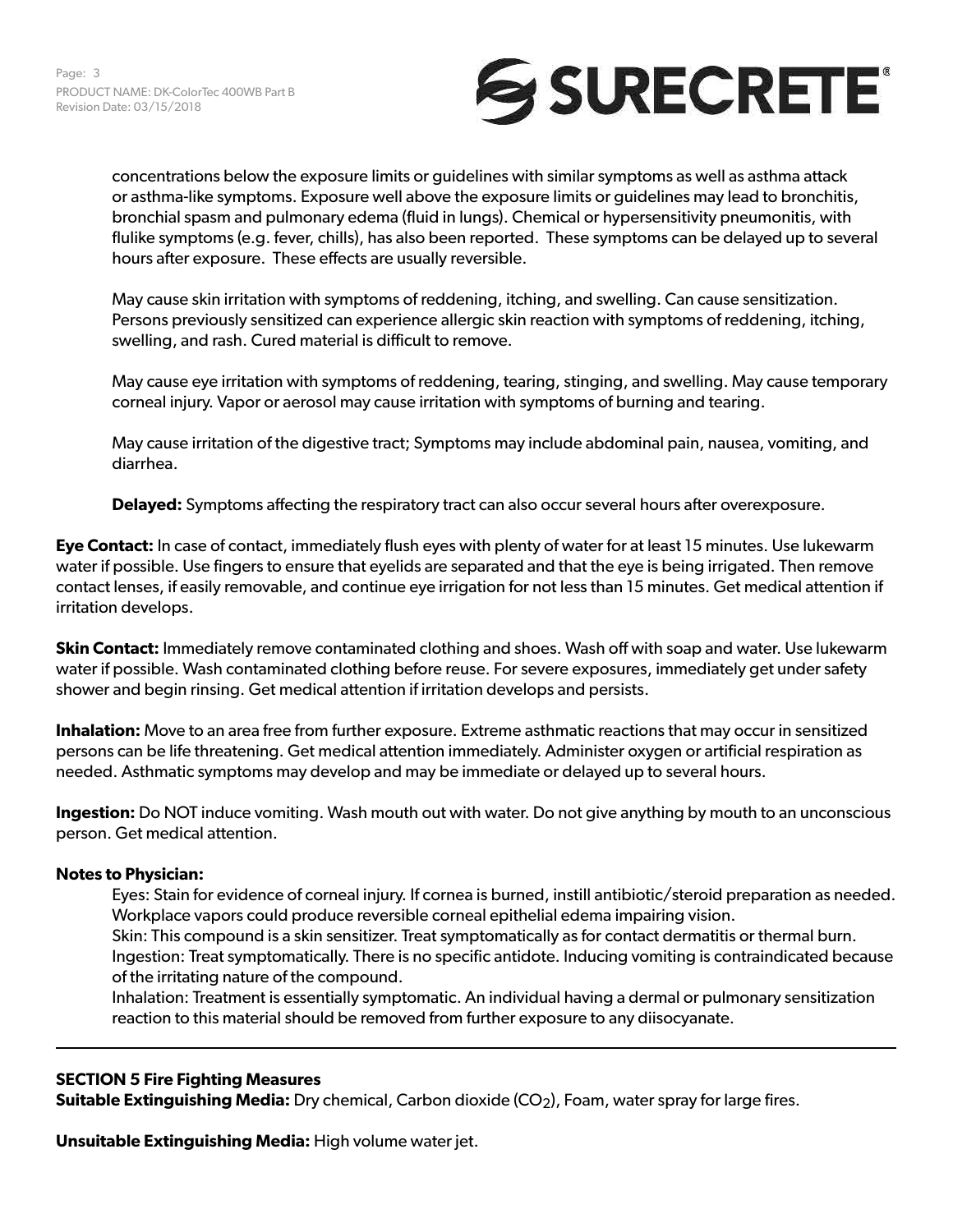

**Fire Fighting Procedure:** Firefighters should wear NFPA compliant structural firefighting protective equipment, including self-contained breathing apparatus and NFPA compliant helmet, hood, boots and gloves. Avoid contact with product. Decontaminate equipment and protective clothing prior to reuse. During a fire, isocyanate vapors and other irritating, highly toxic gases may be generated by thermal decomposition or combustion. Exposure to heated diisocyanate can be extremely dangerous.

**Hazardous Decomposition Products:** By Fire and High Heat: Carbon dioxide (CO<sub>2</sub>), carbon monoxide (CO), oxides of nitrogen (NOx), dense black smoke, Hydrogen cyanide, Isocyanate, Isocyanic Acid, Other undetermined compounds

**Unusual Fire/Explosion Hazards:** Closed container may forcibly rupture under extreme heat or when contents are contaminated with water ( $CO<sub>2</sub>$  formed). Use cold-water spray to cool fire-exposed containers to minimize the risk of rupture. Large fires can be extinguished with large volumes of water applied from a safe distance, since reaction between water and hot diisocyanate can be vigorous.

# **SECTION 6 Accidental Release Measures**

**Spill and Leak Procedures:** Implement site emergency response plan. Evacuate non-emergency personnel. The magnitude of the evacuation depends upon the quantity released, site conditions, and the ambient temperature. Isolate the area and prevent access of unauthorized personnel. Notify management. Call CHEMTREC at 1-800-424- 9300 for assistance and advice.

Wear necessary personal protective equipment (PPE) as specified in the SDS or the site emergency response plan. Ventilate and remove ignition sources. Control the source of the leak. Contain the released material by damming, diking, retaining, or diverting into an appropriate containment area. Absorb or pump off as much of the spilled material as possible. When using absorbent, completely cover the spill area with suitable absorbent material (e.g., vermiculite, kitty litter, Oil-Dri®, etc…). Allow for the absorbent material to absorb the spilled liquid. Shovel the absorbent material into an approved metal container (i.e., 55-gallon salvage drum). Do not fill the container more than 2/3 full to allow for expansion, and do not tighten the lid on the container. Repeat application of absorbent material until all liquid has been removed from the surface.

Decontaminate the spill surface area using a neutralization solution (see list of solutions on the SDS); scrubbing the surface with a broom or brush helps the decontamination solution to penetrate into porous surfaces. Wait at least 15 minutes after first application of the neutralization solution. Cover the area with absorbent material and shovel this into an approved metal container. Check for residual surface contamination using Swype® test kits, available from Colorimetric Laboratories, Inc. (CLI) at 847-803-3737. If the Swype® test pad demonstrates that isocyanate remains on the surface (red color on pad), repeat applications of neutralization solution, with scrubbing, followed by absorbent until the surface is decontaminated (no color change on Swype® pad). Apply lid loosely to metal waste container (do not tighten the lid because carbon dioxide gas and heat can be generated from the neutralization process). With the lid still loosely in place, move the container to an isolated, well-ventilated area to allow release of carbon dioxide. After 72 hours, seal the container, and properly dispose of the waste material and any contaminated equipment (i.e., broom or brush) in accordance with existing federal, state and local regulations.

**Additional Spill Procedures/Neutralization:** Products or product mixtures that have been shown to be effective neutralization solutions for decontaminating surfaces, tools, or equipment that have been in contact with an isocyanate includes: Products available through industrial suppliers:

Spartan Chemical Company: 1-800-537-8990:

- Spartan® ShineLine Emulsifier Plus
- Spartan® SC-200 Heavy Duty Cleaner

Colorimetric Laboratories, Inc. (CLI): 1-847-803-3737

• Isocyanate Decontamination Solution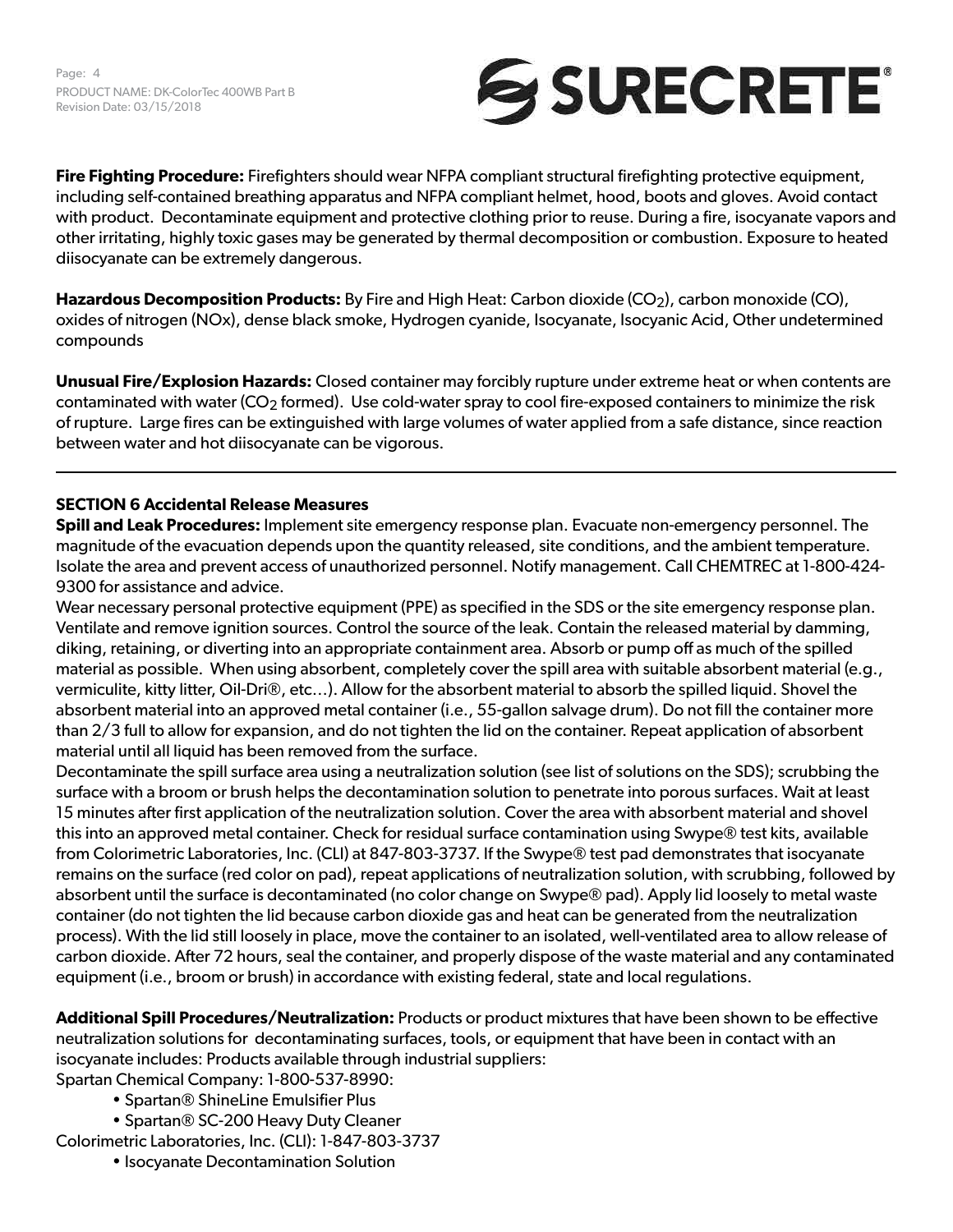Page: 5 PRODUCT NAME: DK-ColorTec 400WB Part B Revision Date: 03/15/2018



Mix equal amounts of the following:

- Mineral spirits (80%), VM&P Naphtha (15%), and household detergent (5%), and
- A 50-50 mixture of monoethanolamine and water

In a separate container, blend the two solutions in a 1:1 ratio by volume. Immediately prior to applying this blended neutralization solution onto the contaminated surface area, mix or agitate the container to help ensure uniform mixing of the ingredients.

If the above products are not available, the following products can be obtained through retail outlets:

- ZEP® Commercial Heavy-Duty Floor Stripper
- Greased Lightning® Super Strength Cleaner and Degreaser
- EASY OFF® Grill and Oven Cleaner or EASY OFF® Fume Free Oven Cleaner
- A mixture of 50% Simple Green® Pro HD Heavy-Duty Cleaner and 50% household ammonia
- A mixture of 90% Fantastic® Heavy Duty All Purpose Cleaner and 10% household ammonia.

Note: Always wear proper PPE when cleaning up an isocyanate spill and using a neutralization solution. It may take two or more applications of the neutralization solution to decontaminate the surface. Check for residual surface contamination using a surface wipe method such as the CLI Swype® pad.

#### **SECTION 7 Handling and Storage**

**Handling/Storage Precautions:** Do not breathe vapors, mists, or dusts. Use adequate ventilation to keep airborne isocyanate levels below the exposure limits. Wear respiratory protection if material is heated, sprayed, used in a confined space, or if the exposure limit is exceeded. Warning properties (irritation of the eyes, nose and throat or odor) are not adequate to prevent overexposure from inhalation. This material can produce asthmatic sensitization upon either single inhalation exposure to a relatively high concentration or upon repeated inhalation exposures to lower concentrations. Individuals with lung or breathing problems or prior allergic reactions to isocyanates must not be exposed to vapor or spray mist. Avoid contact with skin and eyes. Wear appropriate eye and skin protection. Wash thoroughly after handling. Do not breathe smoke and gases created by overheating or burning this material. Decomposition products can be highly toxic and irritating. Store in tightly closed containers to prevent moisture contamination. Do not reseal if contamination is suspected.

**Storage Period:** 6 Months @ 25 °C (77 °F): after receipt of material by customer.

#### **Storage Temperature**

**Minimum:** 7 °C (44.6 °F) **Maximum:** 50 °C (122 °F)

**Storage Conditions:** Store separate from food products.

**Substances to Avoid:** Water, Amines, Strong bases, Alcohols, Copper alloys.

# **SECTION 8 Exposure Control / Personal Protection Homopolymer of Hexamethylene Diisocyanate (28182-81-2) Hexamethylene-1,6-Diisocyanate (822-06-0)**

US. ACGIH Threshold Limit Values Time Weighted Average (TWA): 0.005 ppm

Any component which is listed in section 3 and is not listed in this section does not have a known ACGIH TLV, OSHA PEL or supplier recommended occupational exposure limit.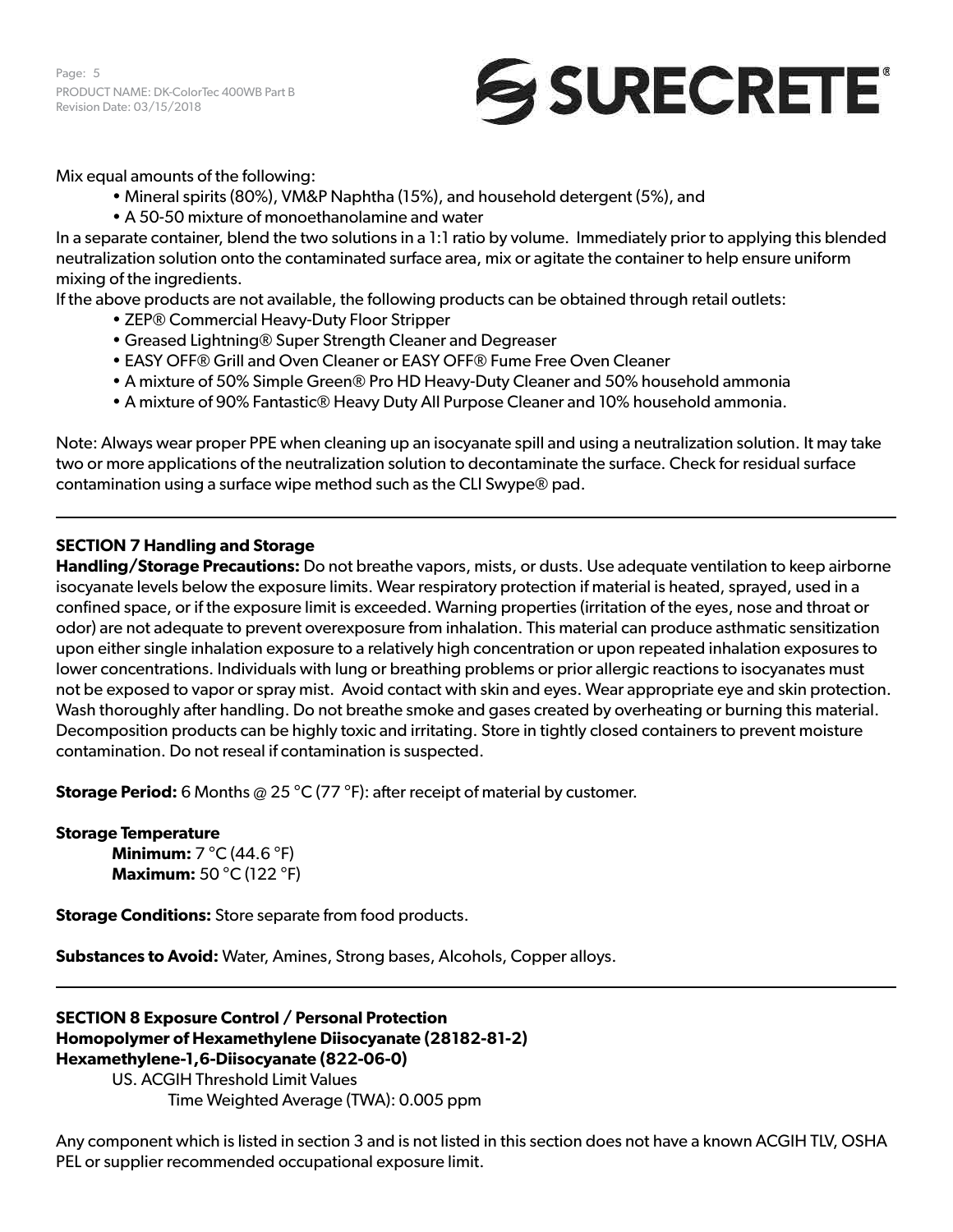Page: 6 PRODUCT NAME: DK-ColorTec 400WB Part B Revision Date: 03/15/2018

# SURECRETE®

#### **Industrial Hygiene/Ventilation Measures**

Good industrial hygiene practice dictates that worker protection should be achieved through engineering controls, such as ventilation, whenever feasible. When such controls are not feasible to achieve full protection, the use of respirators and other personal protective equipment is mandated. Exhaust air may need to be cleaned by scrubbers or filters to reduce environmental contamination. Curing ovens must be ventilated to prevent emissions into the workplace. If oven off-gases are not vented properly (i.e. they are released into the work area), it is possible to be exposed to airborne monomeric HDI.

#### **Respiratory Protection**

A respirator that is recommended or approved for use in isocyanate-containing environments (air-purifying or fresh air-supplied) may be necessary for spray applications or other situations such as high temperature use which may produce inhalation exposures. A supplied-air respirator (either positive pressure or continuous flow-type) is recommended. Before an air-purifying respirator can be used, air monitoring must be performed to measure airborne concentrations of HDI monomer and HDI polyisocyanate. Specific conditions under which air-purifying respirators can be used are outlined in the following sections. Observe OSHA regulations for respirator use (29 CFR 1910.134).

#### SPRAY APPLICATION:

Good industrial hygiene practice dictates that when isocyanate-based coatings are spray applied, some form of respiratory protection should be worn. During the spray application of coatings containing this product the use of a supplied-air (either positive pressure or continuous flow-type) respirator is mandatory when ONE OR MORE of the following conditions exists:

• The airborne isocyanate concentrations are not known.

• The airborne isocyanate monomer concentrations exceed 0.05 ppm averaged over eight (8) hours (10 times the 8 hour TWA exposure limit).

• The airborne polyisocyanate (polymeric, oligomeric) concentrations exceed 5 mg/m3 averaged over 8 hours or 10 mg/m3 averaged over 15 minutes (10 times the 8 hour TWA or the 15 minute STEL exposure limits).

• Operations are performed in a confined space (See OSHA Confined Space Standard, 29 CFR 1910.146).

A properly fitted air-purifying (combination organic vapor and particulate) respirator, proven by test to be effective in isocyanate-containing spray paint environments, and used in accordance with all recommendations made by the manufacturer, can be used when ALL of the following conditions are met:

• The airborne isocyanate monomer concentrations are known to be below 0.05 ppm averaged over eight (8) hours (10 times 8 hour TWA exposure limit).

• The airborne polyisocyanate (polymeric, oligomeric) concentrations are known to be below 5 mg/ m3 averaged over 8 hours or 10 mg/m3 averaged over 15 minutes (10 times the 8 hour TWA or the 15 minute STEL exposure limits).

• A NIOSH-certified End of Service Life Indicator or a change schedule based upon objective information or data is used to ensure that cartridges are replaced before the end of their service life. In addition, prefilters should be changed whenever breathing resistance increases due to particulate buildup.

#### NON-SPRAY OPERATIONS:

During non-spray operations such as mixing, batch-making, brush or roller application, etc., at elevated temperatures (for example, heating of material or application to a hot substrate), it is possible to be exposed to airborne isocyanate vapors. Therefore, when the coatings system will be applied in a non-spray manner, a supplied-air (either positive pressure or continuous flow-type) respirator is mandatory when ONE OR MORE of the following conditions exists: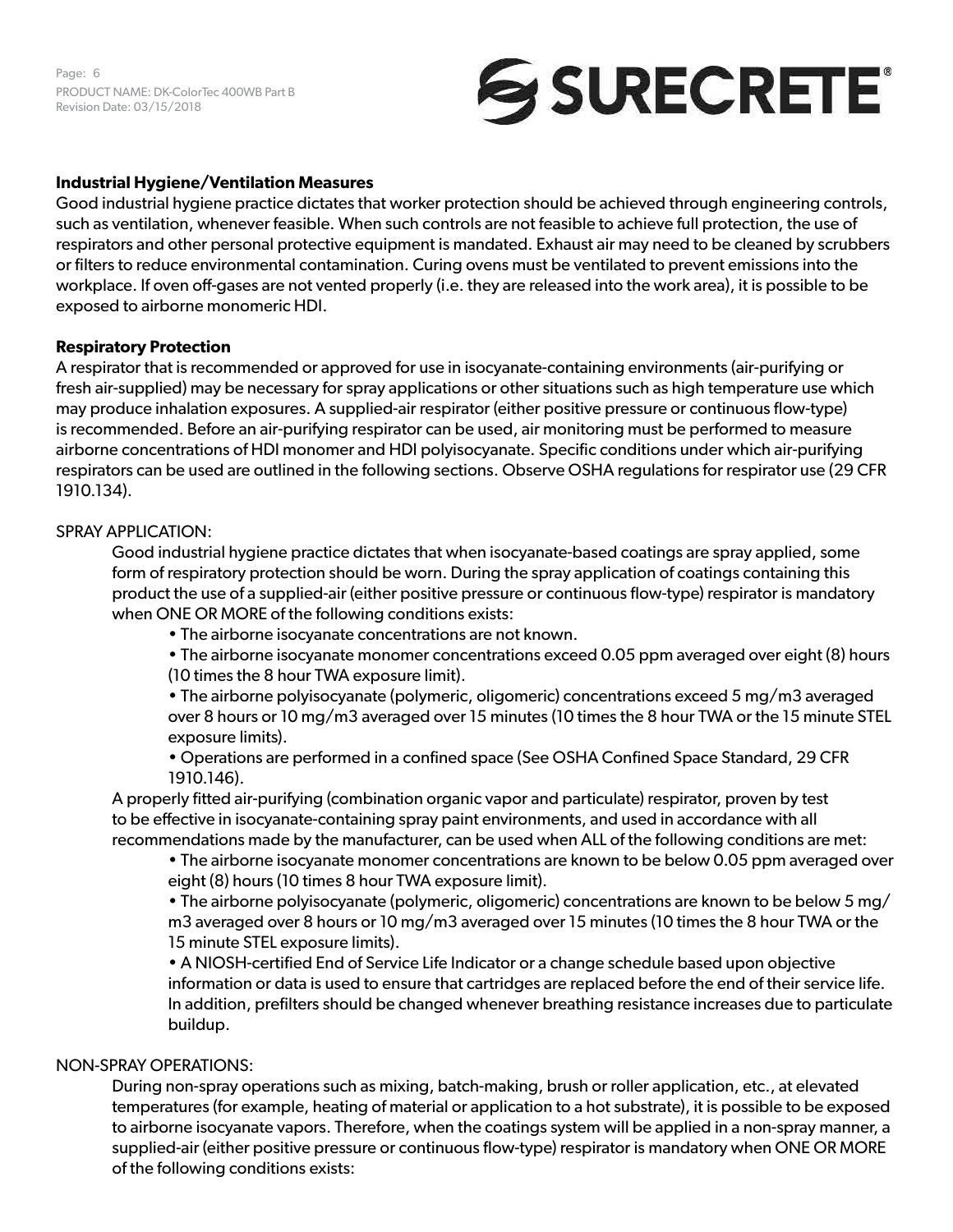# SURECRETE®

• The airborne isocyanate concentrations are not known.

• The airborne isocyanate monomer concentrations exceed 0.05 ppm averaged over eight (8) hours (10 times the 8 hour TWA exposure limit).

• The airborne polyisocyanate (polymeric, oligomeric) concentrations exceed 5 mg/m3 averaged over 8 hours or 10 mg/m3 averaged over 15 minutes (10 times the 8 hour TWA or the 15 minute STEL exposure limits).

• Operations are performed in a confined space (See OSHA Confined Space Standard, 29 CFR 1910.146).

A properly fitted air-purifying (combination organic vapor and particulate) respirator, proven by test to be effective in isocyanate-containing paint environments, and used in accordance with all recommendations made by the manufacturer, can be used when ALL of the following conditions are met:

• The airborne concentrations of the isocyanate monomer are below 0.05 ppm averaged over eight (8) hours (10 times the 8 hour TWA exposure limit).

• The airborne polyisocyanate (polymeric, oligomeric) concentrations are known to be below 5 mg/ m3 averaged over eight (8) hours or 10 mg/m3 averaged over 15 minutes (10 times the 8 hour TWA or the 15 minute STEL exposure limits).

• A NIOSH-certified End of Service Life Indicator or a change schedule based upon objective information or data is used to ensure that cartridges are replaced before the end of their service life. In addition, prefilters should be changed whenever breathing resistance increases due to particulate buildup.

**Hand Protection:** Gloves should be worn. Nitrile rubber gloves, Butyl rubber gloves, Neoprene gloves.

**Eye Protection:** When directly handling liquid product, eye protection is required. Examples of eye protection include a chemical safety goggle, or chemical safety goggle in combination with a full face shield when there is a greater risk of splash.

**Skin Protection:** Avoid all skin contact. Depending on the conditions of use, cover as much of the exposed skin area as possible with appropriate clothing to prevent skin contact. Gloves, long sleeved shirts and pants.

**Medical Surveillance:** All applicants who are assigned to an isocyanate work area should undergo a pre-placement medical evaluation. A history of eczema or respiratory allergies such as hay fever, are possible reasons for medical exclusion from isocyanate areas. Applicants who have a history of adult asthma should be restricted from work with isocyanates. Applicants with a history of prior isocyanate sensitization should be excluded from further work with isocyanates. A comprehensive annual medical surveillance program should be instituted for all employees who are potentially exposed to diisocyanates. Once a worker has been diagnosed as sensitized to any isocyanate, no further exposure can be permitted. Refer to the Bayer pamphlet (Medical Surveillance Program for Isocyanate Workers) for additional guidance.

**Additional Protective Measures:** Emergency showers and eye wash stations should be available. Educate and train employees in the safe use and handling of this product. Follow all label instructions.

#### **SECTION 9 Physical and Chemical Properties General**

Physical state: liquid Color: light yellow Odor: slight Odor Threshold: No Data Available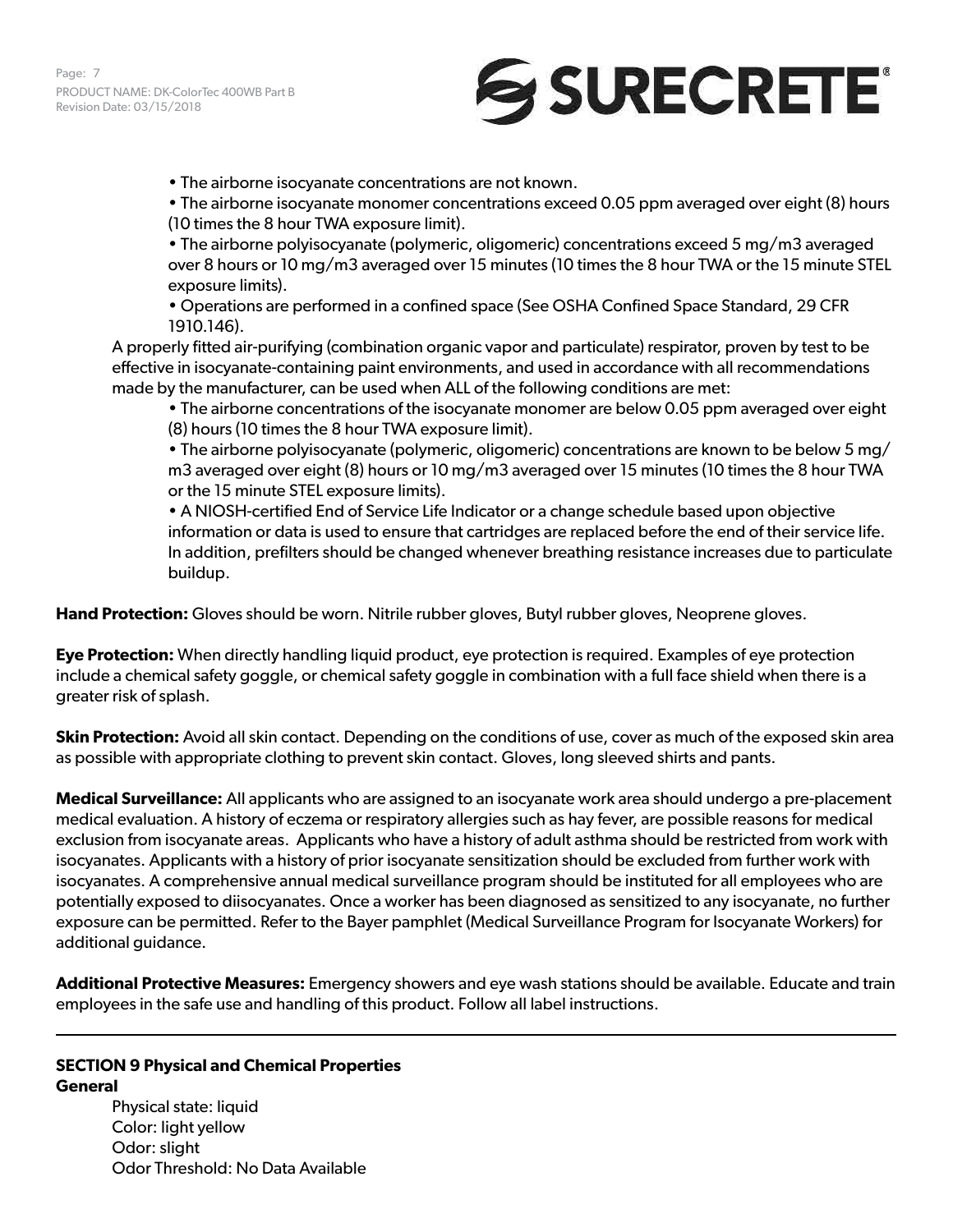

### **Safety Data**

pH: No Data Available Freezing Point: No Data Available Boiling Point: Decomposition Flash Point: ca. 185 °C (365 °F) (DIN EN 22719) Evaporation Rate: No Data Available Lower Explosion Limit: No Data Available Upper Explosion Limit: No Data Available Vapor Pressure: HDI Polyisocyanate: 5.2 X 10-9 @ 68 °F (20 °C) mmHg Vapor Density: No Data Available Density: ca. 1.15 g/cm<sup>3</sup> @ 20 °C (68 °F) (DIN 51757) Relative Vapor Den-sity: No Data Available Specific Gravity: Approximately 1.15 @ 20 °C (68 °F) Solubility in Water: Insoluble - Reacts slowly with water to liberate  $CO<sub>2</sub>$  gas Partition Coeffi-cient: noc-tanol/water: No Data Available Auto-ignition Tem-perature: ca. 445 °C (833 °F) (DIN 51794) Decomposition Temperature: ca. 181 °C (357.8 °F) Dynamic Viscosity: Approximately 800 mPa's @ 20 °C (68 °F) Kinematic Viscosity: No Data Available Bulk Density: Approximately 1,150 kg/m3 Molecular Weight: 500 Approximate Value, For the polyisocyanate Self-Ignition: Not applicable

#### **SECTION 10 Stability and Reactivity**

**Hazardous Reactions:** Contact with moisture, other materials that react with isocyanates, or temperatures above 350 °F (177 °C), may cause polymerization.

**Stability:** Stable under normal conditions of use and storage.

**Materials to Avoid:** Water, Amines, Strong bases, Alcohols, Copper alloys.

**Conditions to Avoid:** Heat, flames and sparks. Protect from freezing.

#### **Hazardous Decomposition Products**

By Fire and High Heat: Carbon dioxide (CO<sub>2</sub>), carbon monoxide (CO), oxides of nitrogen (NOx), dense black smoke, Hydrogen cyanide, Isocyanate, Isocyanic Acid, Other undetermined compounds.

#### **SECTION 11 Toxicological Information**

**Likely Routes of Exposure:** Skin Contact, Inhalation, Eye Contact

#### **Health Effects and Symptoms**

**Acute:** Isocyanate vapors or mist at concentrations above the exposure limits or guidelines can irritate (burning sensation) the mucous membranes in the respiratory tract (nose, throat, lungs) with symptoms of runny nose, sore throat, coughing, chest discomfort, shortness of breath and reduced lung function (breathing difficulty). Persons with a preexisting, nonspecific bronchial hyper reactivity can respond to concentrations below the exposure limits or guidelines with similar symptoms as well as asthma attack or asthma-like symptoms. Exposure well above the exposure limits or guidelines may lead to bronchitis,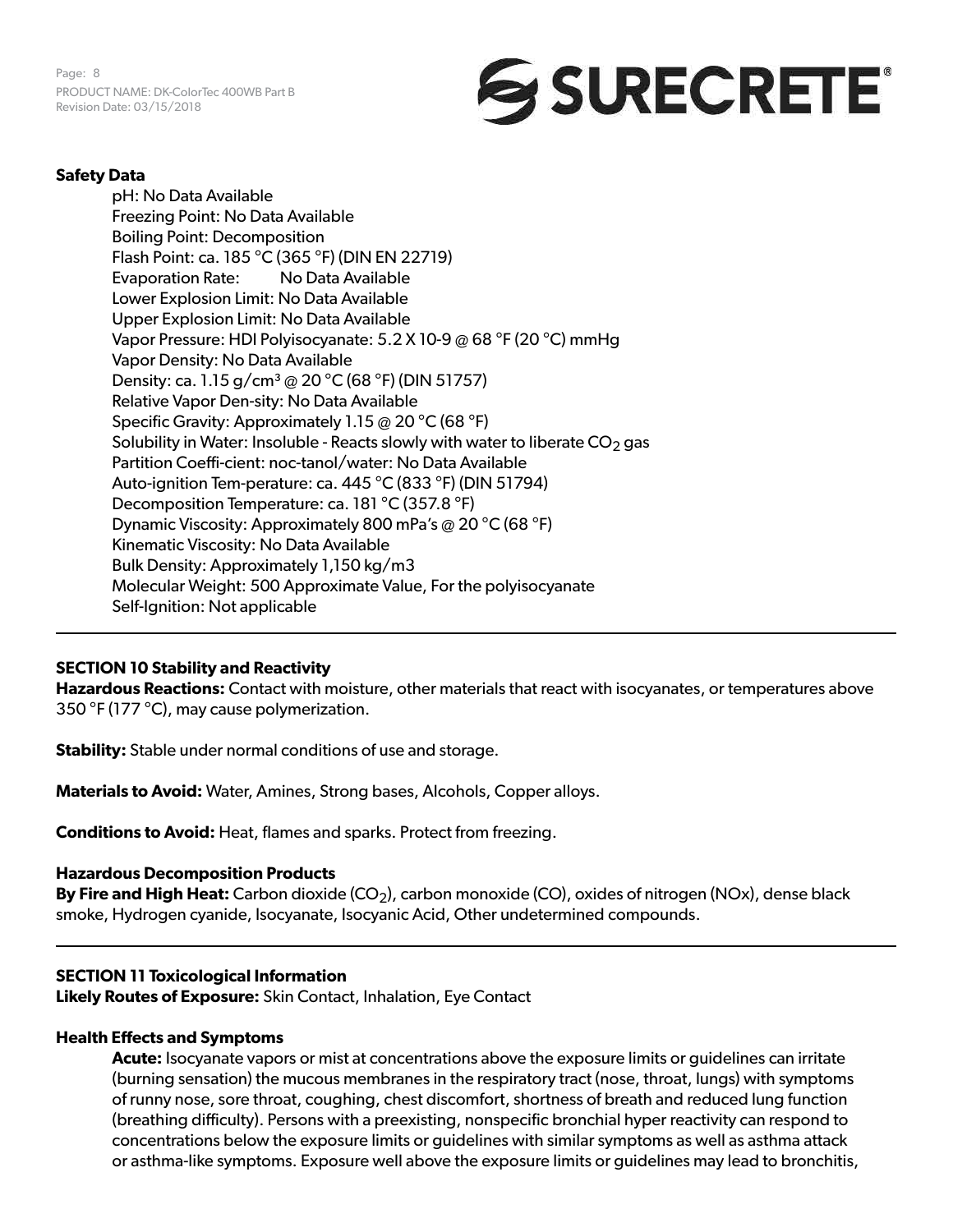

bronchial spasm and pulmonary edema (fluid in lungs). Chemical or hypersensitivity pneumonitis, with flulike symptoms (e.g. fever, chills), has also been reported. These symptoms can be delayed up to several hours after exposure. These effects are usually reversible.

May cause skin irritation with symptoms of reddening, itching, and swelling. Can cause sensitization. Persons previously sensitized can experience allergic skin reaction with symptoms of reddening, itching, swelling, and rash. Cured material is difficult to remove.

May cause eye irritation with symptoms of reddening, tearing, stinging, and swelling. May cause temporary corneal injury. Vapor or aerosol may cause irritation with symptoms of burning and tearing.

May cause irritation of the digestive tract; Symptoms may include abdominal pain, nausea, vomiting, and diarrhea.

**Chronic:** As a result of previous repeated overexposures or a single large dose, certain individuals may develop sensitization to isocyanates (asthma or asthma-like symptoms) that may cause them to react to a later exposure to isocyanates at levels well below the exposure limits or guidelines. These symptoms, which can include chest tightness, wheezing, cough, shortness of breath or asthmatic attack, could be immediate or delayed up to several hours after exposure. Extreme asthmatic reactions can be life threatening. Similar to many non-specific asthmatic responses, there are reports that once sensitized an individual can experience these symptoms upon exposure to dust, cold air, or other irritants. This increased lung sensitivity can persist for weeks and in severe cases for several years. Sensitization can be permanent. Chronic overexposure to isocyanates has also been reported to cause lung damage (including fibrosis, decrease in lung function) that may be permanent.

Prolonged contact with skin can cause reddening, swelling, rash, and, in some cases, skin sensitization. Animal tests and other research indicate that skin contact with isocyanates can play a role in causing isocyanate sensitization and respiratory reaction. This data reinforces the need to prevent direct skin contact with isocyanates.

Prolonged vapor contact with the eyes may cause conjunctivitis.

**Delayed:** Symptoms affecting the respiratory tract can also occur several hours after overexposure.

#### **Data on the product is not available. Please find the data available for the components.**

#### **Toxicity Data for Homopolymer of Hexamethylene Diisocyanate**

**Toxicity Note:** Data is based on the product, including residual monomer.

#### **Acute Oral Toxicity**

LD50: >= 5000 mg/kg (rat, female) (OECD Test Guideline 423) Toxicological studies at the product

#### **Acute Inhalation Toxicity**

LC50: 0.39 mg/l, 4 h (rat, female) (OECD Test Guideline 403)

Toxicological studies of a comparable product. The test atmosphere generated in the animal study is not representative of workplace environments, how the substance is placed on the market, and how it can reasonably be expected to be used. Therefore the test result cannot be directly applied for the purpose of assessing hazard. Based on the weight of the evidence, a modified classification for acute inhalation toxicity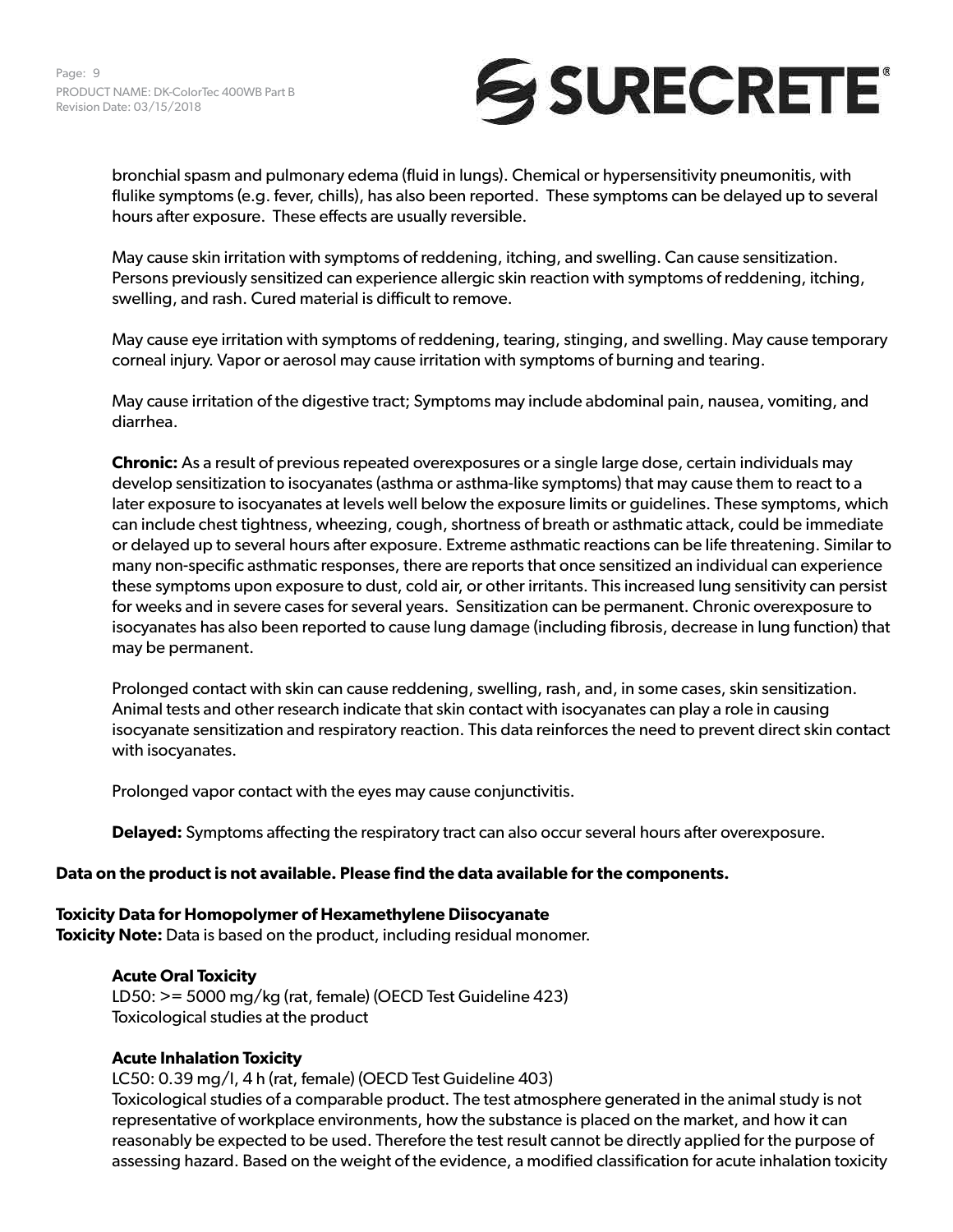Page: 10 PRODUCT NAME: DK-ColorTec 400WB Part B Revision Date: 03/15/2018

# SURECRETE®

is justified.

# **Acute Dermal Toxicity**

LD50: > 2000 mg/kg (rat, male/female) (OECD Test Guideline 402) Studies of a comparable product.

LD50: > 2000 mg/kg (rabbit, male/female) Studies of a comparable product.

# **Skin Irritation**

rabbit, OECD Test Guideline 404, slight irritant Toxicological studies at the product

# **Eye Irritation**

rabbit, OECD Test Guideline 405, slight irritant Toxicological studies at the product

#### **Sensitization**

Skin sensitization (local lymph node assay (LLNA)): Causes sensitization. (mouse, OECD Test Guideline 429) Toxicological studies at the product

# **Respiratory sensitization:** sensitizer

Studies of a comparable product.

#### **Repeated Dose Toxicity**

90 d, Inhalative: NOAEL: 3,3, (rat, male/female, 6 hours a day, 5 days a week) Toxicological studies of a comparable product. Evidence of damage to organs other than the organs of respiration was not found.

# **Mutagenicity**

Genetic Toxicity in Vitro:

Salmonella/microsome test (Ames test): No indication of mutagenic effects. (Metabolic Activation: with/without)

Toxicological studies at the product

Chromosome aberration test in vitro: negative (Chinese hamster V79 cell line, Metabolic Activation: with/ without)

Toxicological studies of a comparable product.

Point mutation in mammalian cells (HPRT test): negative (Metabolic Activation: with/without) Toxicological studies of a comparable product.

# **Toxicity Data for Hydrophilic Aliphatic Polyisocyanate based on Hexamethylene Diisocyanate**

**Toxicity Note:** Data is based on a similar product, including residual monomer.

# **Acute Oral Toxicity**

LD50: >= 5000 mg/kg (rat) (OECD Test Guideline 423) Studies of a comparable product.

# **Acute Inhalation Toxicity**

LC50: 0.158 mg/l, 4 h (rat, male/female) (OECD Test Guideline 403)

Toxicological studies of a comparable product. The test atmosphere generated in the animal study is not representative of workplace environments, how the substance is placed on the market, and how it can reasonably be expected to be used. Therefore the test result cannot be directly applied for the purpose of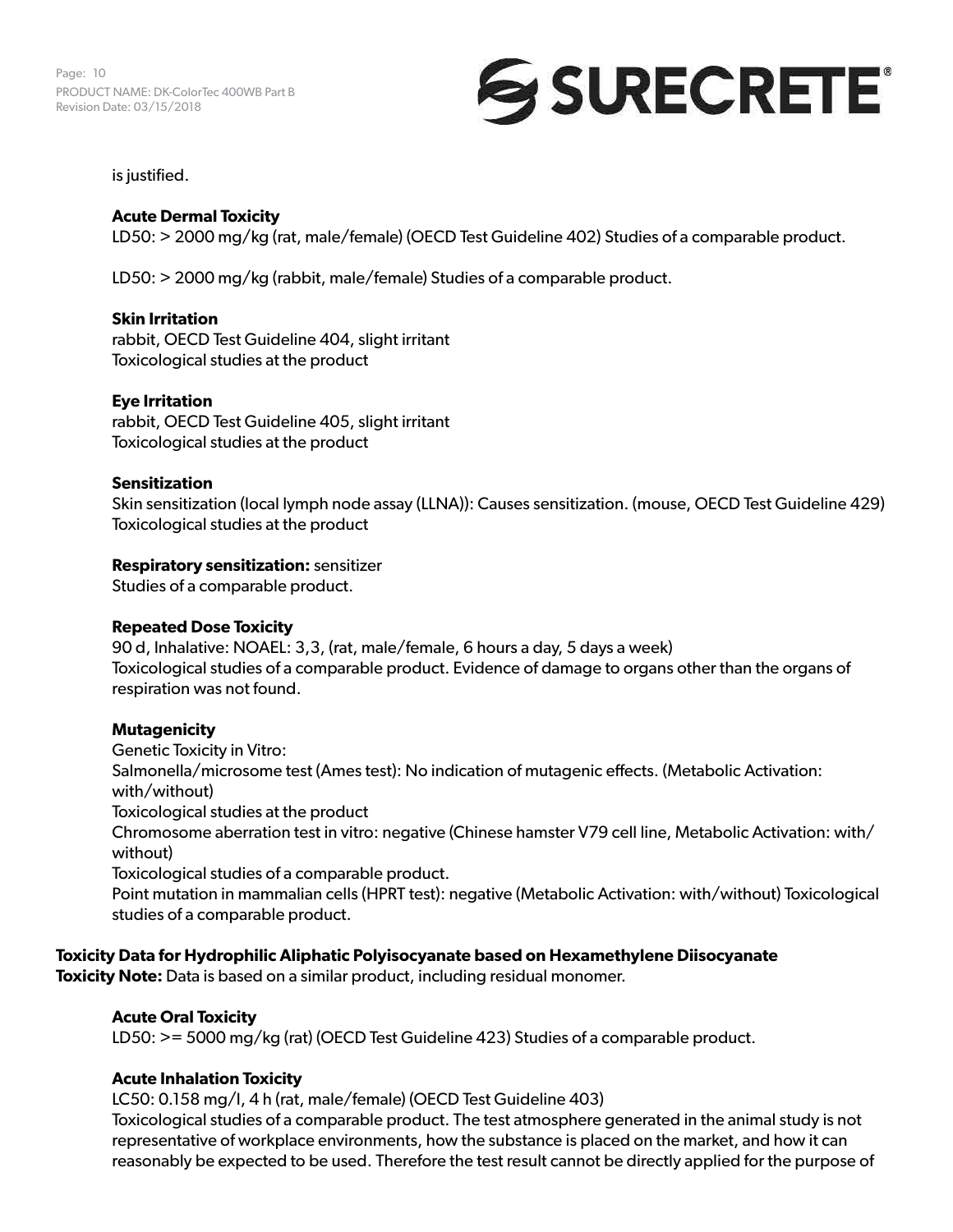Page: 11 PRODUCT NAME: DK-ColorTec 400WB Part B Revision Date: 03/15/2018



assessing hazard. Based on the weight of the evidence, a modified classification for acute inhalation toxicity is justified.

#### **Skin Irritation**

rabbit, OECD Test Guideline 404. An irritant effect cannot be distinguished from a mechanical load caused by the removal of the test specimen.

Toxicological studies of a comparable product.

#### **Eye Irritation**

rabbit, OECD Test Guideline 405, slight irritant Toxicological studies of a comparable product.

#### **Sensitization**

Skin sensitization (local lymph node assay (LLNA)): positive (mouse, OECD Test Guideline 429) Toxicological studies of a comparable product.

#### **Mutagenicity**

Genetic Toxicity in Vitro: Salmonella/microsome test (Ames test): No indication of mutagenic effects. Toxicological studies of a comparable product.

#### **Toxicity Data for Hexamethylene-1,6-Diisocyanate**

#### **Acute Oral Toxicity**

LD50: 746 mg/kg (rat, male) (OECD Test Guideline 401)

LD50: 959 mg/kg (rat, male) (OECD Test Guideline 401)

#### **Acute Inhalation Toxicity**

LC50: 0.124 mg/l, 4 h (rat, male/female) (OECD Test Guideline 403)

#### **Acute Dermal Toxicity**

LD50: > 7000 mg/kg (rat, male/female) (OECD Test Guideline 402)

#### **Skin Irritation**

rabbit, OECD Test Guideline 404, Corrosive

#### **Eye Irritation**  rabbit, OECD Test Guideline 405, Corrosive

#### **Sensitization**

dermal: sensitizer (guinea pig, Maximization Test (GPMT)) Other isocyanates have been shown to produce dermal and respiratory sensitization in several species (guinea pigs, mice, rabbits, dogs). In addition, there is some evidence to suggest that cross-sensitization between different types of diisocyanates may occur.

dermal: sensitizer (Human, Case Report)

Respiratory sensitization: sensitizer (guinea pig)

#### **Repeated Dose Toxicity**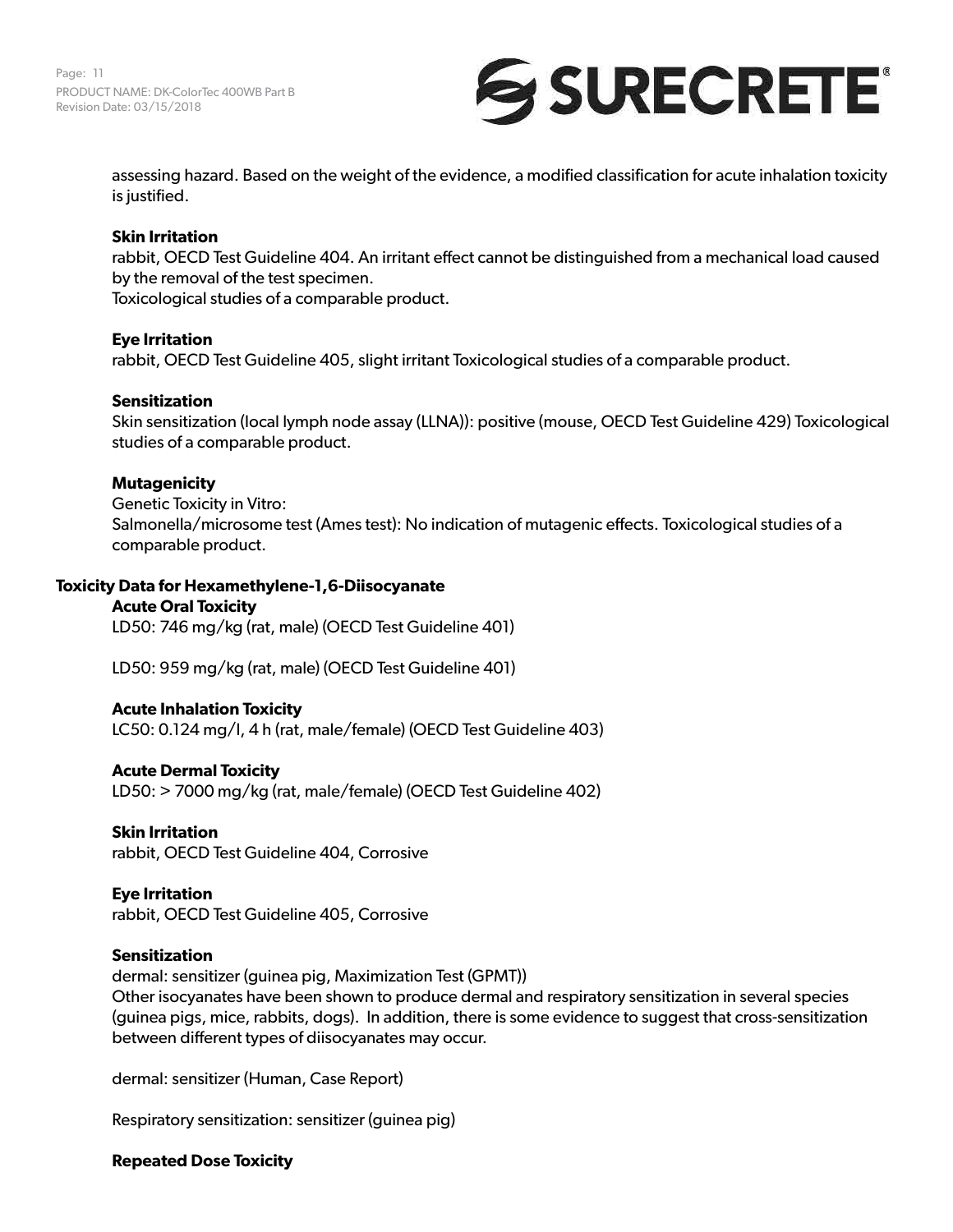

2 years, inhalation: NOAEL: <0.005 ppm, LOAEL: 0.005 ppm, (rat, Male/Female, 6 hrs/day 5 days/week) Irritation to lungs and nasal cavity.

### **Mutagenicity**

Genetic Toxicity in Vitro: Salmonella/microsome test (Ames test): negative (Salmonella typhimurium, Metabolic Activation: with/ without) Point mutation in mammalian cells (HPRT test): negative (Metabolic Activation: with/without)

Genetic Toxicity in Vivo: Micronucleus test: negative (mouse, male/female, Inhalative) negative

**Carcinogenicity** rat, male/female, Inhalative, 2 yrs, 6 hours/day, 5 days/week, did not show carcinogenic effects in animal experiments.

#### **Toxicity to Reproduction/Fertility**

Combined Repeated Dose Toxicity Study with the Reproduction/Developmental Toxicity Screening Test, Inhalative, 6 hours/day 7 days/week, (rat, male/female) NOAEL (F2): 0.3 ppm Fertility and developmental toxicity tests did not reveal any effect on reproduction.

#### **Developmental Toxicity/Teratogenicity**

Rat, female, inhalation, gestation days 0 - 19, daily, NOAEL (teratogenicity): >0.3 ppm, NOAEL (maternal): < 0.3 ppm No Teratogenic effects observed at doses tested. No fetotoxicity observed at doses tested.

#### **Neurological Effects**

Rats exposed by inhalation, 6 hours/day, for approximately 3 weeks, to concentrations as high as 0.3 ppm showed no neurobehavioral effects or damage to nerve tissues.

**Carcinogenicity:** No carcinogenic substances as defined by IARC, NTP and/or OSHA

#### **SECTION 12 Ecological Information**

Data on the product is not available. Please find the data available for the components.

# **Ecological Data for Homopolymer of Hexamethylene Diisocyanate**

**Biodegradation** 

aerobic, 1%, Exposure time: 28 d, i.e. not readily degradable Eco toxicological studies of the product.

aerobic, 0%, Exposure time: 28 d, i.e. not inherently degradable Eco toxicological studies of the product.

#### **Bioaccumulation**

706.2 BCF

The substance hydrolyzes rapidly in water. An accumulation in aquatic organisms is not to be expected.

#### 10.11 BCF

An accumulation in aquatic organisms is not to be expected. Studies of hydrolysis products.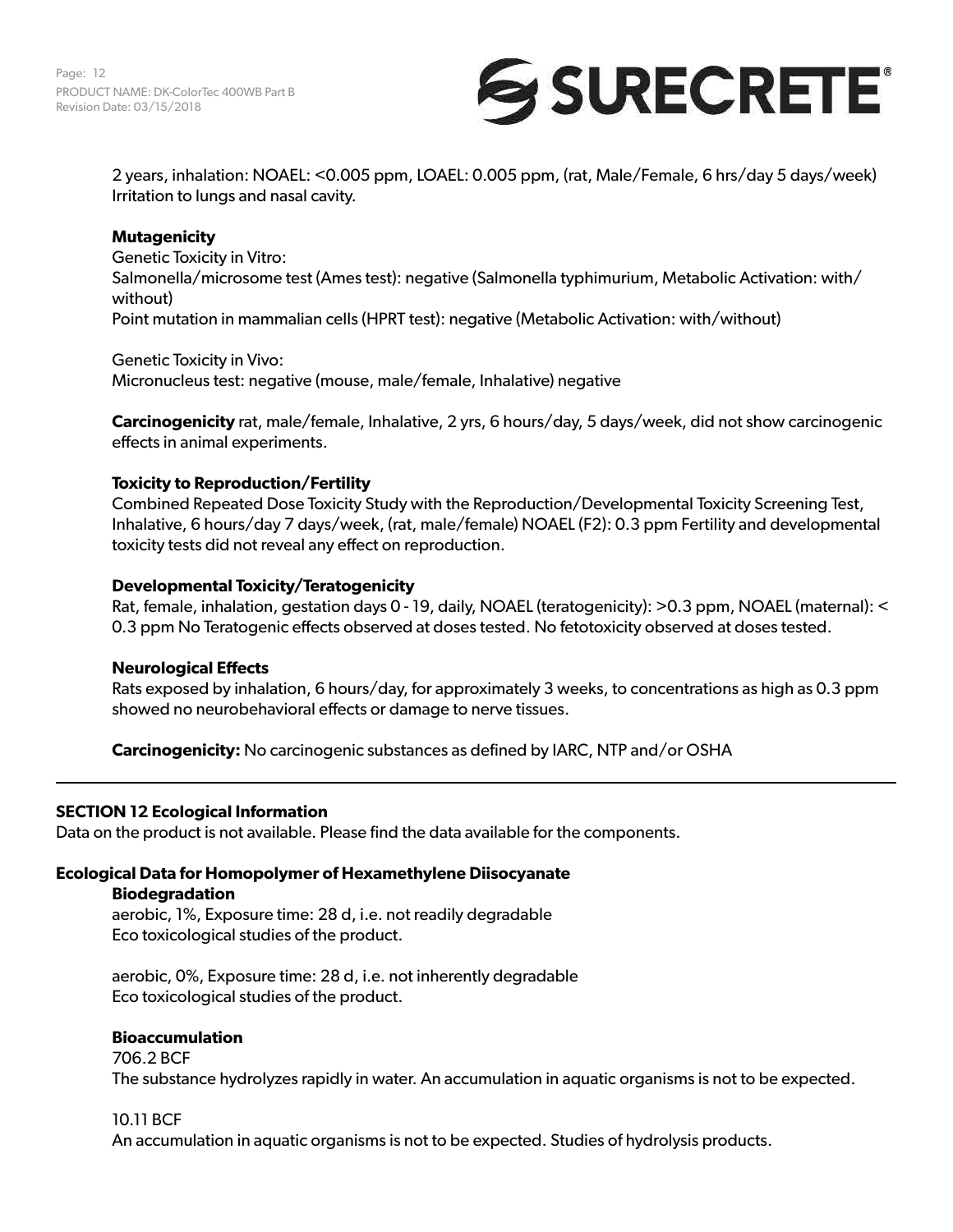Page: 13 PRODUCT NAME: DK-ColorTec 400WB Part B Revision Date: 03/15/2018



#### **Acute and Prolonged Toxicity to Fish**

LC50: > 100 mg/l (Danio rerio (zebra fish), 96 h)

#### **Acute Toxicity to Aquatic Invertebrates**

EC50: > 100 mg/l (Daphnia magna (Water flea), 48 h)

# **Toxicity to Aquatic Plants**

ErC50: 199 mg/l, (scenedesmus subspicatus, 72 h)

#### **Toxicity to Microorganisms**

 $EC50:$  > 10,000 mg/l, (activated sludge, 3 h)

#### **Additional Eco toxicological Remarks**

Data is based on a similar product, including residual monomer.

#### **Ecological Data for Hydrophilic Aliphatic Polyisocyanate based on Hexamethylene Diisocyanate Biodegradation**

0 %, i.e. not readily degradable. Eco toxicological reports on a comparable product.

#### **Acute and Prolonged Toxicity to Fish**

LC50: 35.2 mg/l (Danio rerio (zebra fish), 96 h) Eco toxicological reports on a comparable product.

#### **Acute Toxicity to Aquatic Invertebrates**

EC50: > 100 mg/l (Daphnia magna (Water flea), 48 h) Eco toxicological reports on a comparable product.

#### **Toxicity to Aquatic Plants**

IC50: 72 mg/l, (Desmodesmus subspicatus (Green algae), 72 h) Eco toxicological reports on a comparable product.

#### **Toxicity to Microorganisms**

EC50: > 10,000 mg/l, (activated sludge) Eco toxicological reports on a comparable product.

#### **Additional Eco toxicological Remarks**

Data is based on a similar product, including residual monomer.

#### **Ecological Data for Hexamethylene-1,6-Diisocyanate**

#### **Biodegradation**

aerobic, 42%, Exposure time: 28 d, i.e. not readily degradable

#### **Bioaccumulation**

value calculated, 57.6 BCF An accumulation in aquatic organisms is not to be expected.

#### value calculated, 3.2 BCF

An accumulation in aquatic organisms is not to be expected. Studies of hydrolysis products.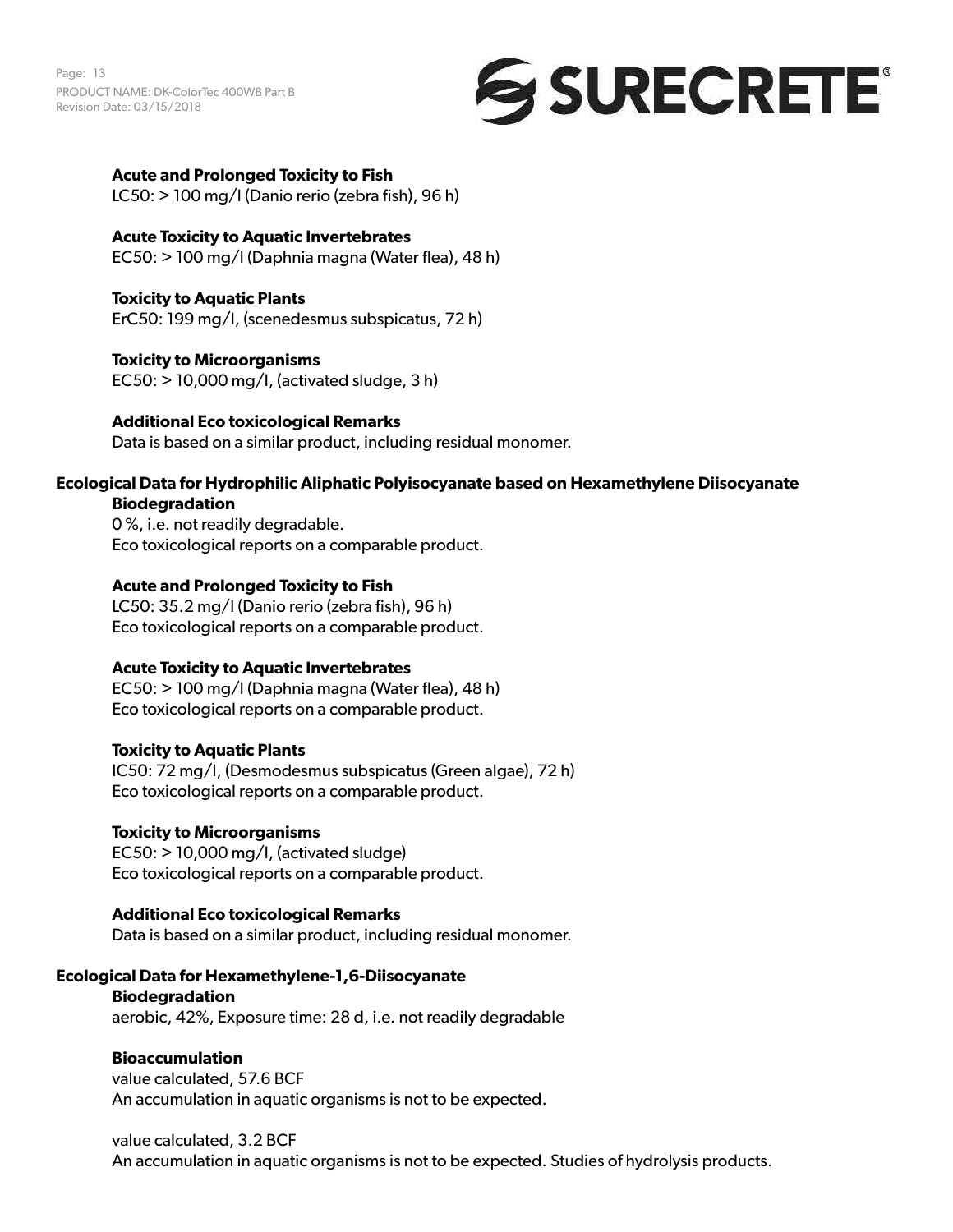Page: 14 PRODUCT NAME: DK-ColorTec 400WB Part B Revision Date: 03/15/2018



# **Acute and Prolonged Toxicity to Fish**

LC0: >= 82.8 mg/l (Danio rerio (zebra fish), 96 h)

# **Acute Toxicity to Aquatic Invertebrates**

EC0: >= 89.1 mg/l (Daphnia magna (Water flea), 48 h)

**Toxicity to Aquatic Plants**  ErC50: > 77.4 mg/l, (Desmodesmus subspicatus (Green algae), 72 h)

**Toxicity to Microorganisms**  EC50: 842 mg/l, (activated sludge, 3 h)

# **SECTION 13 Disposal Considerations**

**Waste Disposal Method:** Waste disposal should be in accordance with existing federal, state and local environmental control laws. Incineration is the preferred method.

**Empty Container Precautions:** Empty containers retain product residue; observe all precautions for product. Do not heat or cut empty container with electric or gas torch because highly toxic vapors and gases are formed. Do not reuse without thorough commercial cleaning and reconditioning. If container is to be disposed, ensure all product residues are removed prior to disposal.

#### **Section 14 Transport Information**

**DOT:** Reportable quantity = 9,074 kg (20,005 pounds). Product must be used with Part A, and both A and B are typically shipped together. To reach the reportable threshold is so unlikely that it may be considered impossible. Therefore, this product is not regulated for transport.

**IATA:** This product is not regulated for transport.

**IMDG:** This product is not regulated for transport.

# **SECTION 15 Regulatory Information**

#### **United States Federal Regulations**

**US. Toxic Substances Control Act:** Listed on the TSCA Inventory.

#### **US. EPA CERCLA Hazardous Substances (40 CFR 302) Components:** None

#### **SARA Section 311/312 Hazard Categories:**

Acute Health Hazard Chronic Health Hazard

**US. EPA Emergency Planning and Community Right-To-Know Act (EPCRA) SARA Title III Section 302 Extremely Hazardous Substance (40 CFR 355, Appendix A) Components:** None

**US. EPA Emergency Planning and Community Right-To-Know Act (EPCRA) SARA Title III Section 313 Toxic Chemicals (40 CFR 372.65) - Supplier Notification Required Components:** None

**US. EPA Resource Conservation and Recovery Act (RCRA) Composite List of Hazardous Wastes and Appendix VIII Hazardous Constituents (40 CFR 261):** Under RCRA, it is the responsibility of the person who generates a solid